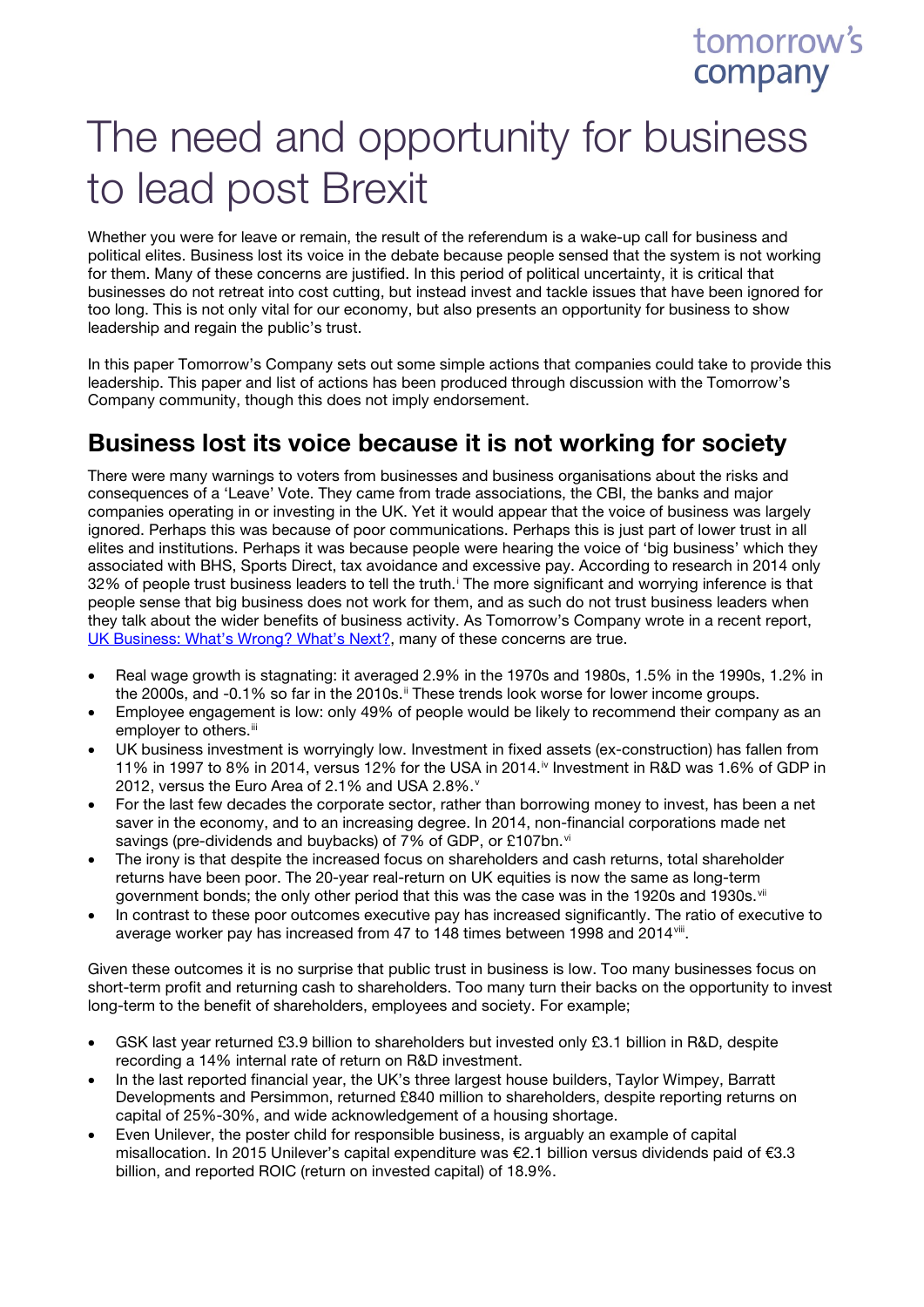

The decision to leave the EU has been taken. It is time to look ahead. More than ever the UK needs companies that invest to tackle big problems and through this inspire employees and the public.

If people are to feel that the system is working for them, boards and investors have to make long term decisions that are calculated to meet the future needs of shareholders, staff and society, and not simply the present and often conflicting demands of current shareholders or serve the interest of current executives.

### Time for business to lead, invest and take risks

It has become a cliché that uncertainty is bad for business, bad for investment, bad for employment, bad for trade.

The statement is true, but also self-fulfilling. Instead of accepting the negative consequences of uncertainty, there is an opportunity for companies individually and in partnership, to lead the way towards more certainty. In Tomorrow's Company we believe that business can and must be a force for good in society. So, in this position of uncertainty, let us look to the combined creativity, resources and leadership of business to chart a way forward that can minimise uncertainty and increase confidence and faith in the future. Brexit may have been a wake-up call for business elites. It is also an opportunity for them to show leadership and to regain the public trust that has been lost.

In this period of uncertainty, we can't afford to have our companies recede into cost cutting and hiring freezes. Instead, we need companies investing, helping mend divisions in society and taking risks. No matter what the outcome of negotiations with the EU, the UK will need to invest in training, R&D and infrastructure.

This will require business leaders to put their head above the parapet and lead opinion with actions. It will mean taking calculated risks. It will involve collaboration within key strategic industries, and between those industries and the government and investment community. It will mean making the case for long-term investment. It will require strong and clear communication to a disillusioned public about the role of business in tackling societal problems. It will require courage in acknowledging public concern and taking difficult steps to tackle issues such as executive pay. It is often shocks that prompt change and reform. Our businesses should see Brexit as an opportunity to show leadership, not a reason to retreat.

The new government has also shown a renewed interest in making business work for society and encouraging investment. Alongside this, Brexit may also open up the possibility of more radical change in government policy. This presents an opportunity for companies to work with government on shaping policy and regulation.

### Actions for business leaders

Below is a list of actions that business leaders could take in this period of uncertainty to help grow our economy and regain the public's trust. People need to see that business is working for them, and that business leaders are being paid to make it work for them. There was broad agreement that this requires companies to increase investment and to tackle executive pay. Other key themes were the need to create certainty, restore trust, forge new links abroad and listen to the public's concerns.

#### 1) Reduce dividends and buybacks, not investment, wages or employment

The ultimate owners of companies are the public, albeit through a long chain of intermediation. It is in the public's interest for companies to keep hiring and investing. We are all worse off if budgets are cut to protect dividends or help executives achieve short term profit targets. Where Brexit uncertainty leads to lower profit, or where new spending is needed, the short-term cost should be borne by shareholders, not employees, customers or investment. This will benefit shareholders and other stakeholders in the long term.

#### 2) Make a public commitment – ideally at industry and regional level – to increase investment in the UK economy and in the skills of its people

The UK already has worryingly low levels of business investment, which we cannot afford to see fall further. To help address this companies in a particular industry or region could make a positive statement about their contribution and investment in the UK economy, rather than warning about moving jobs overseas. For example, GSK announced it was investing £275m in the UK to expand its production capacity.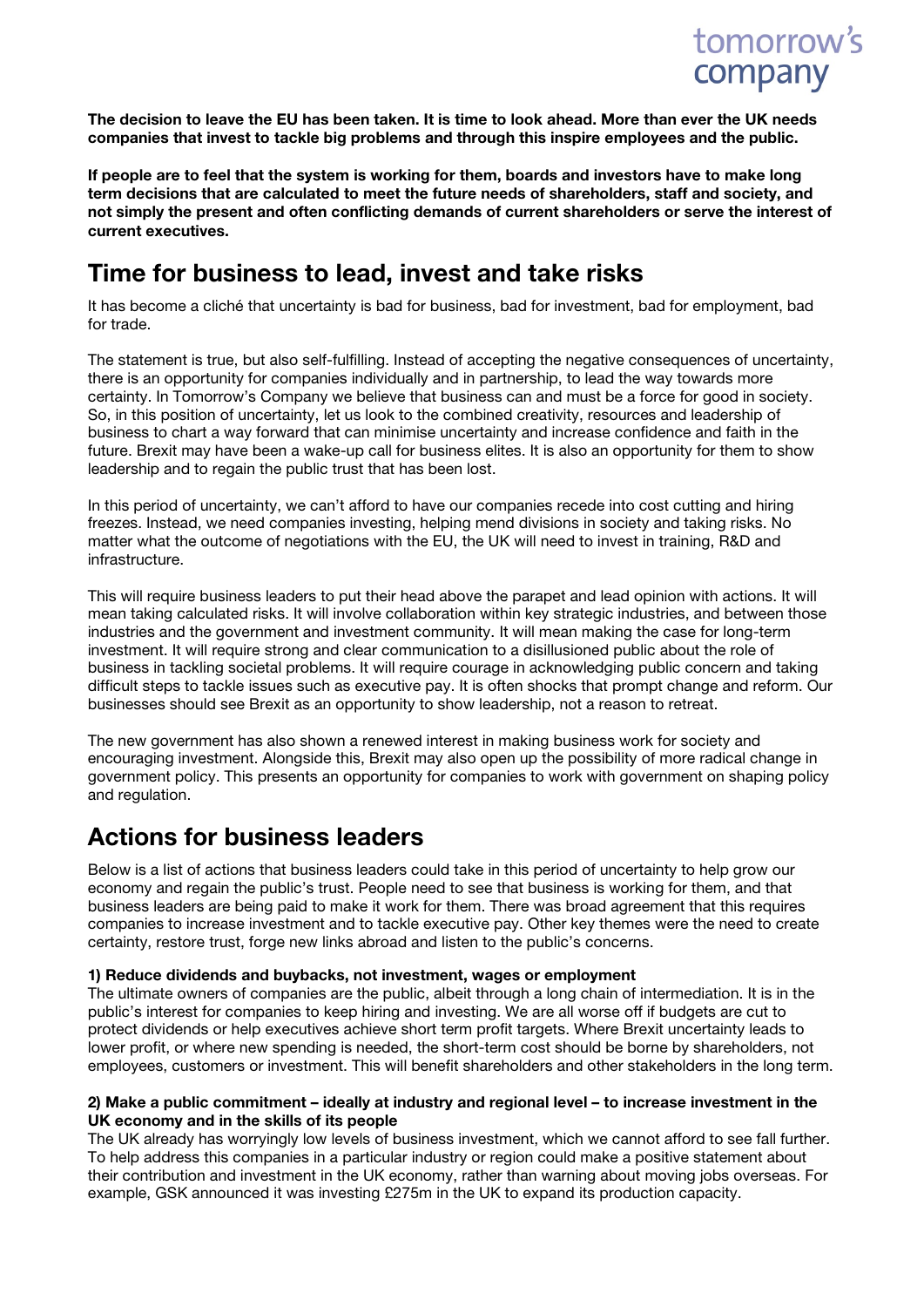

There is no shortage of areas to invest from infrastructure to R&D to training:

- The UK is a global leader in scientific research, but this IP is not always commercialised as effectively as it could be. More company investment would help.
- The UK is a service driven economy where the value of most companies is made up of their people. Investing in training should be a key driver of long-term value.
- Beyond training for employees, companies could increase collaboration with further education, regional and local government, and the Treasury to make a radical increase in the number of apprenticeships and training courses. Such courses might be offered especially in parts of the country where employment is threatened by the withdrawal of company investment in the light of Brexit.
- We live in an age of technological disruption; to succeed companies need to invest in higher risk projects that could lead to disruptive change. Companies could adopt a venture capital mind-set for a certain portion of investment.
- One specific example is the housebuilding industry. At a time of national housing shortage, it seems a particularly worrying market failure that housebuilders are reported to be putting investment plans on hold.

Across all areas and forms of investment there is a need for this to be balanced across the UK. One cause of the disconnect between business and society is that the voice of business is often conflated with the voice of 'big business' based in London and the City. To counteract this a commitment to invest would be more effective if it were to be targeted throughout the UK, not just in London.

#### 3) Make a bold and public commitment on executive pay

Excessive executive pay has been ignored for too long. It reduces public trust when people see the pay of those at the top increasing while their own wages stagnate. Too often it is not clear how the incentives in executive pay align with the broader interests of employees and society. Sometimes executive pay encourages short-term cash returns to shareholders, instead of long-term investment. And the link between pay and performance is also too weak, with too many instances of payment for failure. A visible and determined move to tackle these issues would make the greatest difference to bridging the gap between business elites and society.

Tinkering with rules and hoping for gradual change will not break through the noise and hence will not shift the public's perception of business leaders. In order to start to recover public trust in pay there are two practical steps companies could take. The first would be to change the remit of the remuneration committee and the second for executives to voluntarily and publicly reduce or redistribute their pay.

Change the terms of reference of the Remuneration Committee – Pay is a by-product of the choices a company makes about the kind of culture, attitudes and behaviours it wants to encourage. Pay should never be seen in isolation. It is therefore illogical and dangerous to have a remuneration committee with a narrow focus on the pay of those at the top. Boards wanting to restore trust could extend the terms of reference of the Remuneration Committee so that it covers the remuneration of all employees, the culture of the organisation, and the recruitment and retention of talent. The aim of these reconstituted remuneration committees would be to create remuneration schemes that increase the sense of shared risk and reward.

This would then provide a solid foundation for reporting to shareholders and stakeholders about the company's rationale on pay across all employees. This would likely include the pay ratio which the government is looking to make a requirement, therefore companies could pre-empt this.

This change would not only help restore public trust but also improve the motivation of employees. A report by CIPD in 2015, *The view from below: What employees really think about their CEO's pay packet,* found that 60% of employees think CEO pay levels are demotivating.

**Leading by example** – Where the pay of those at the top is concerned, there are opportunities to show leadership and hence to regain the public's trust. It is now widely recognised that senior business leaders are rarely driven by the need for more money, but by public recognition in comparison with their peer group. If their opposite numbers are being paid a larger sum, it is considered a reflection on their merit if they are paid less. Somehow this cycle of competition for status through high pay needs to be broken. One effective action would be if business leaders announce that they will reduce their pay – as Richard Pennycook of the Co-operative Group did recently. Another would be to or donate a portion to charity, or even to offer to match charitable donations by employees contributing to Give as You Earn Schemes. Another would be for a proportion of that pay to be donated into a fund which was held in trust for all employees, along the lines of the employee trust set up by Handelsbanken. See [Tomorrow's Business Forms](http://tomorrowscompany.com/publication/tomorrows-business-forms-making-the-right-choices-of-ownership-structure-and-governance-to-deliver-success-for-business-and-society/) for a case study.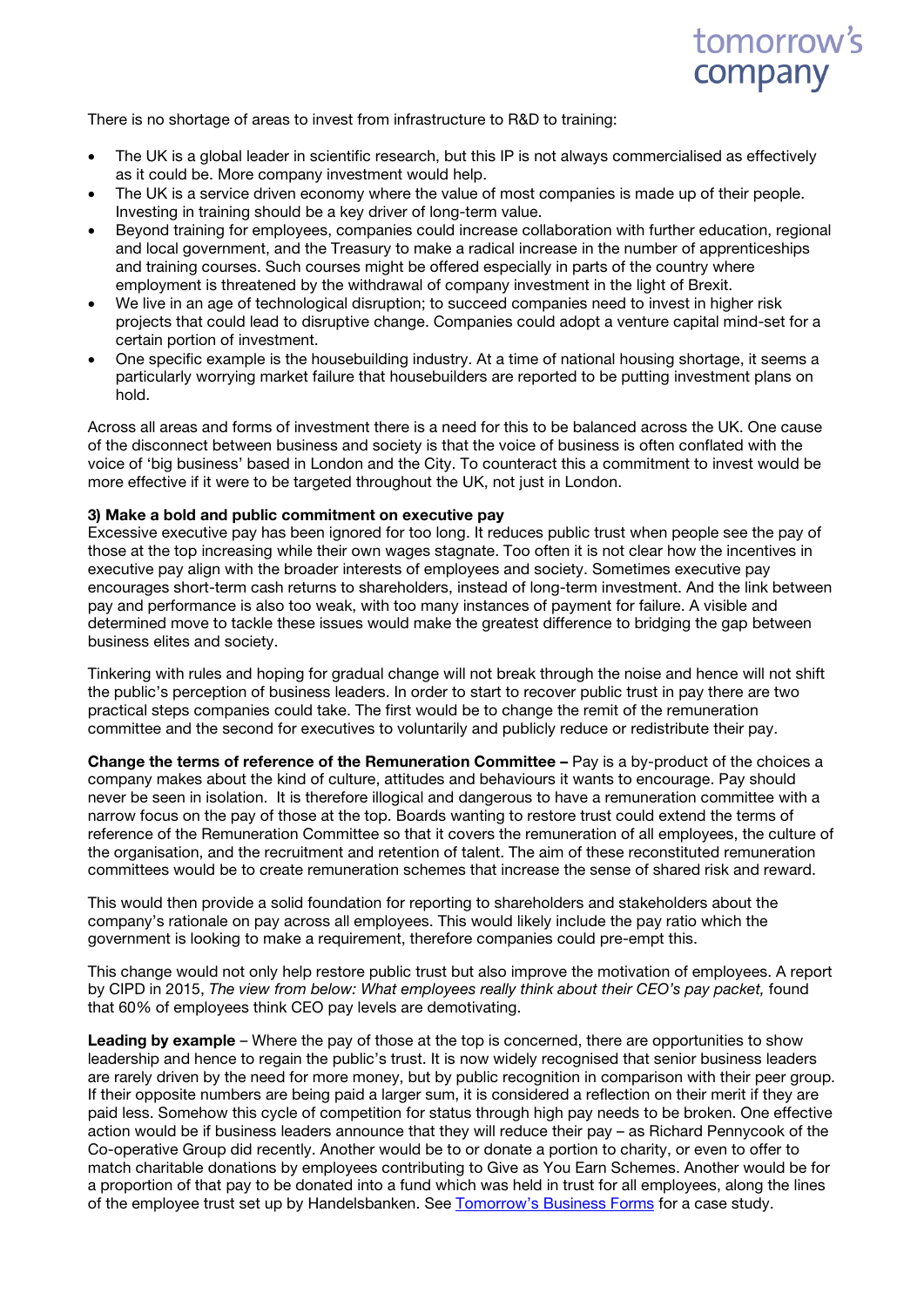## tomorrow's company

#### 4) Support community initiatives

As highlighted before, too often the public sees business as 'big business' and the City. Businesses can appear as global behemoths that have little connection to the communities they operate in. There are already a large number of community initiatives for companies to support and engage with, such as Business in the Community. Engaging with these initiatives will help companies support and gain the trust from the local communities where they operate. For example;

- Increase corporate funding for apprenticeship schemes, especially in less successful economic areas. This would be most effective in collaboration, for example, given the known skill shortages in the housing industry, the leading housebuilders could work together with each other and with nominated colleges of further education and industry training bodies to divert funds that would otherwise end up as share buybacks so that they were invested in industry training schemes.
- Identify and work closely with the organisations best placed to help channel social investments e.g. Community Foundations, Local Enterprise Partnerships.
- Support programmes that encourage pupils and students to become entrepreneurial e.g. Young Enterprise.
- Form long-term relationships with and fund a local academy or college of further education.
- Allocate one week of each employee's time to volunteer in the local community or other public benefit initiatives.

#### 5) Shorten supplier payment terms

For many small businesses long payment terms can be a significant challenge. The government has been increasing the pressure on large businesses to shorten payment terms. The Prompt Payment Code was set up in 2014 to set minimum standards for payment of suppliers. This currently has a maximum of 60 days, with a desire to work towards 30 days. A simple action would be to move from the minimum 60 days to the suggested 30 days now.

#### 6) Build overseas connections

Currently companies in the UK can rely on the European Single Market to trade throughout Europe. After the negotiations this may change and it may become harder to trade with Europe and consequently more important to trade globally. Whatever the outcome of the negotiations companies can help build connections overseas to establish trading partners and connections in countries.

#### 7) Don't wait for politicians to act, form industry collaborations to tackle joint problems

Business leaders do not need to wait for politicians to act, there are numerous examples of companies forming collaborations with peers and civil society to tackle common problems. Many of these are highlighted in Tomorrow's Company's research in [UK Business: What's Wrong? What's Next](http://tomorrowscompany.com/publication/uk-business-whats-wrong-whats-next/) and [Tomorrow's Global Company.](http://tomorrowscompany.com/publication/tomorrows-global-company-challenges-and-choices/)

#### 8) Articulate a clear purpose that is embedded throughout the culture of the organisation

Business leaders often talk in the cold language of returns on investment and profit margins, this does little to inspire employees or the public. Without ignoring the importance of the financial rationale, business leaders win more trust where they show their passion for the purpose of their organisation and contribution it seeks to make to the world.

Where companies do articulate a clear purpose there is often a gap between this and the reality of the business. Executives and boards could do more to assure themselves that the stated purpose and values have been embedded throughout the organisation.

#### 9) Reform governance structures – stakeholder representation and resources for non-executive directors

The government looks to be placing a new focus on the effectiveness of corporate governance structures, as captured in a speech by Theresa May just before she became Prime Minister.

*"I want to see changes in the way that big business is governed. The people who run big businesses are supposed to be accountable to outsiders, to non-executive directors, who are supposed to ask the difficult questions, think about the long term and defend the interests of shareholders. In practice, they are drawn from the same narrow social and professional circles as the executive team and – as we have seen time and time again – the scrutiny they provide is just not good enough. So if I'm prime minister, we're going to change that system – and we're going to have not just consumers represented on company boards, but workers as well."*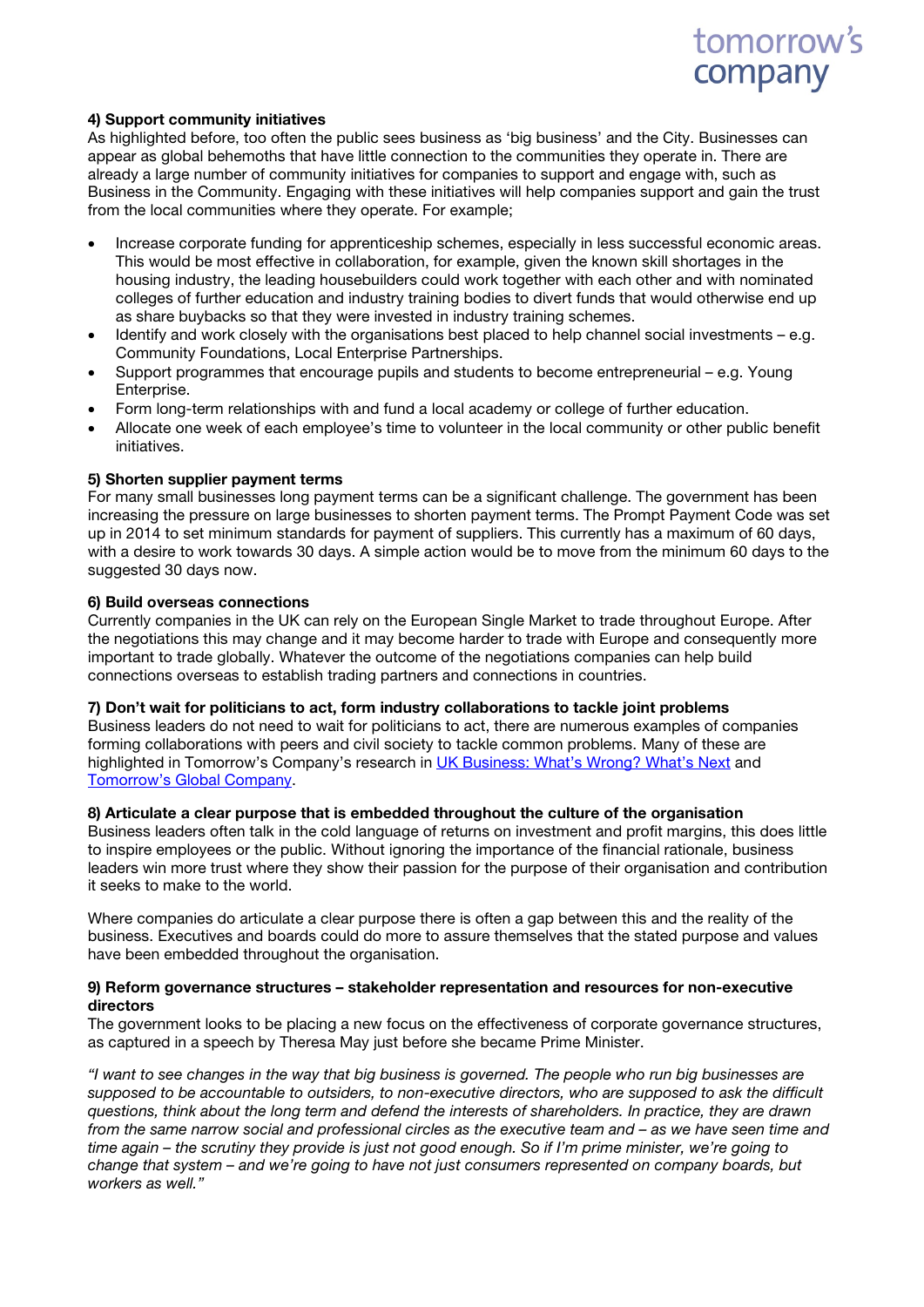

Companies could either wait for regulatory changes, or they could start tackling these issues voluntarily. One issue is to ensure that the voice of stakeholders is heard within a company's governance structures. This does not necessarily mean representatives on the boards, as this could be achieved in a number of ways;

- Form a stakeholder or employee advisory committee to the board
- Allocate more time for non-executive directors to meet employees throughout the organisation and wider stakeholders
- Allocate time for executives to spend time on the front-line

Another key issue is the effectiveness of non-executive directors (NEDs). Tomorrow's Company has been highlighting that our current governance structures are at risk of placing unrealistic expectations on NEDs given the time and resources they have available. Companies could help tackle this by paying NEDs to dedicate more time to the company, allocate more time to meet wider stakeholders and make more resources available for the NEDs.

### Actions for investors and financial intermediaries

Investors could do more to support companies in adopting the actions outlined above. A few in particular are worth highlighting

#### 1) Executive pay

Investors often vote for executive pay packages that the ultimate beneficiaries of the investment funds would not support. Instead investors could be more forceful in pushing for executive pay packages that align pay with performance, and help bridge the gap with society.

#### 2) Long-term investment

Investors sometimes encourage a short-term focus that prioritises cash returns to shareholders over investment and security for employees. Instead, investors could encourage companies to undertake longterm investment.

#### 3) Asset owner capital allocation

Companies in the UK are in aggregate saving £100bn per year. This is partly because large companies are over-returning cash to shareholders, but it is also because financial markets are not effectively deploying this money into new investments. Too often dividends from our largest companies are reinvested in government bonds, rather than higher growth small companies. This problem has become more acute post the financial crisis as banks have pulled back from lending to business due to adverse regulatory riskweightings.

The UK would benefit if asset owners, such as pension funds, invested their capital to meet the needs of the economy, rather than only to meet regulatory requirements and match liabilities. This would likely lead to an increase in funding for small and medium sized companies, rather than investing in government bonds.

One way this could be achieved would be by more collaborative action between asset owners and companies. Pension funds and insurance companies could pool assets into new investment vehicles to invest in specific industries, themes or regions.

## [Tell us what you think –](https://survey.zohopublic.com/zs/GryfZB) take our survey